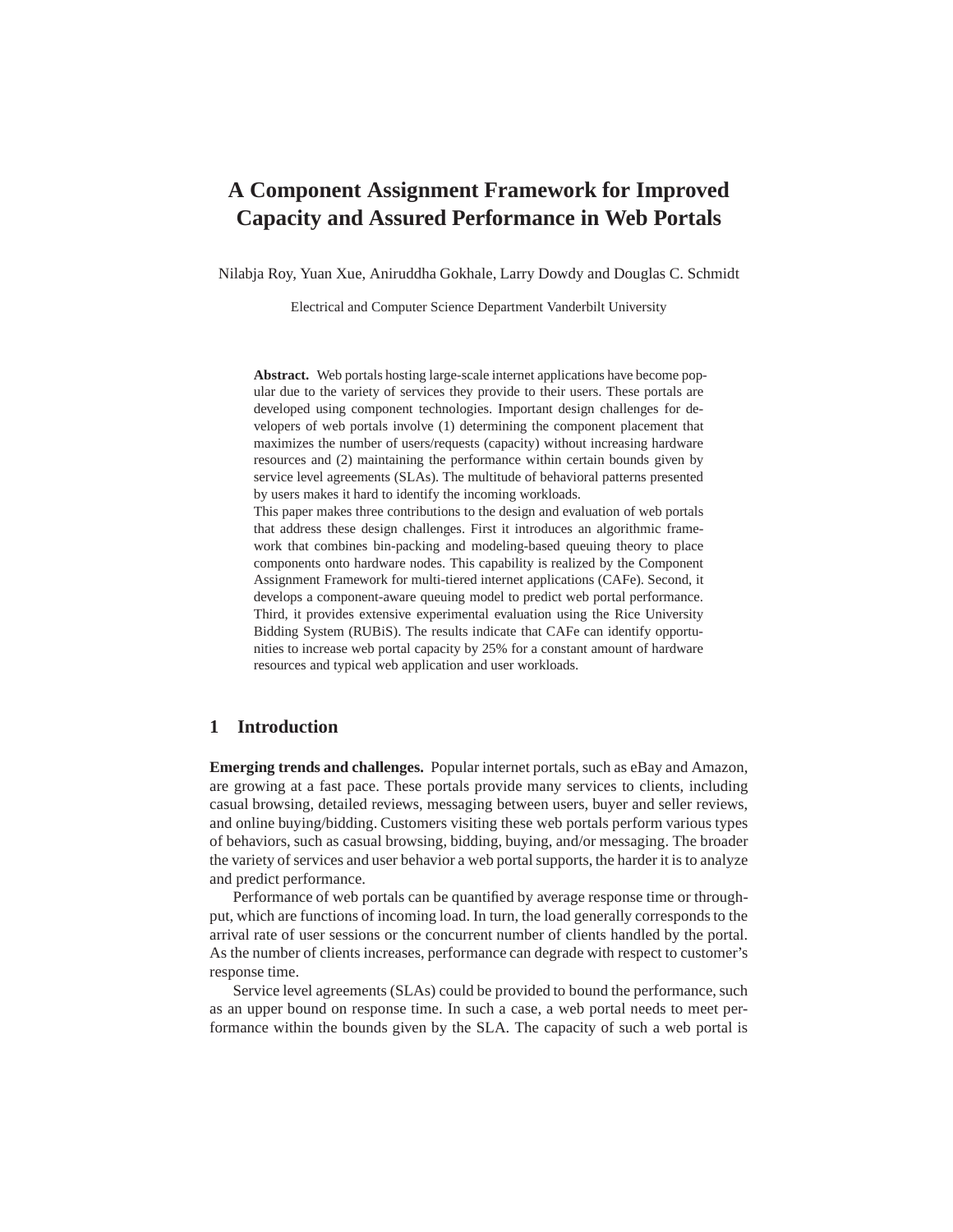defined as the maximum number of concurrent user sessions or the maximum request arrival rate handled by applications with performance within the SLA bound.

The goal of portal designers is to deploy the given web portal to maximize its capacity, *i.e.*, maximize the number of users in the system while maintaining the average response time below the SLA limit. In turn, this goal helps maximize the revenue of the portal since more users can be accommodated. Portal capacity is generally proportional to the hardware, *i.e.*, more/better hardware means more/better capacity. Web portal designers are constrained by system procurement and operational costs, however, which yields the following questions: (1) for a fixed set of hardware, can web portals serve more clients and is the current hardware utilized in the optimal way?

To answer these questions, it is important to understand the way contemporary web portals are implemented. Component-oriented development (such as J2EE or .NET) is generally used to develop web portals by using the "divide and conquer" method. Each basic functionality (such as a business logic or a database query) is wrapped within a component, such as a Java class. Several components are then composed together to implement a single service, such as placing bids in an auction site or booking air tickets in a travel site.

A service is realized by deploying the assembly of components on the hardware resources. Maximizing the utilization of resources and meeting client SLA requirements can be achieved by intelligently placing the components on the resources. For example, colocating a CPU-intensive component with a disk-intensive component may yield better performance than two CPU-intensive components together.

Application placement in clustered servers has been studied extensively [1–6]. For example, [4–6] estimate resource usage of components and place components onto nodes by limiting their sum of resource usage within available node resource. They do not check response time of applications. On the other hand, [1] checks the response time while placing components. Their model is based on linear fitting and the effect of colocating components is estimated approximately. Other work [2, 3] checks response time while provisioning resources using queuing theory.

In most related work, however, the functional granularity is modeled at the tier level, not at the component level. The downside of using the coarser granularity is that resources can remain unutilized in nodes where components could be configured, but tiers may not. If the models are component aware, available resources in the nodes can be better utilized by proper placement. Algorithms become more complicated, however, since the solution space is increased.

**Solution approach** → **Intelligent component placing to maximize capacity** . This paper presents the *Component Assignment Framework for multi-tiered internet applications* (CAFe), which is an algorithmic framework for increasing capacity of a web portal for a fixed set of hardware resources by leveraging the component-aware design of contemporary web portals. The goal of CAFe is to create a deployment plan that maximizes the capacity of the web portal so their performance remains within SLA bounds. It consists of a mechanism to predict the application performance coupled with an algorithm to assign the components onto the nodes.

CAFe complements related work by (1) introducing the concept of a performance bound through a SLA that acts as an additional constraint on the placement prob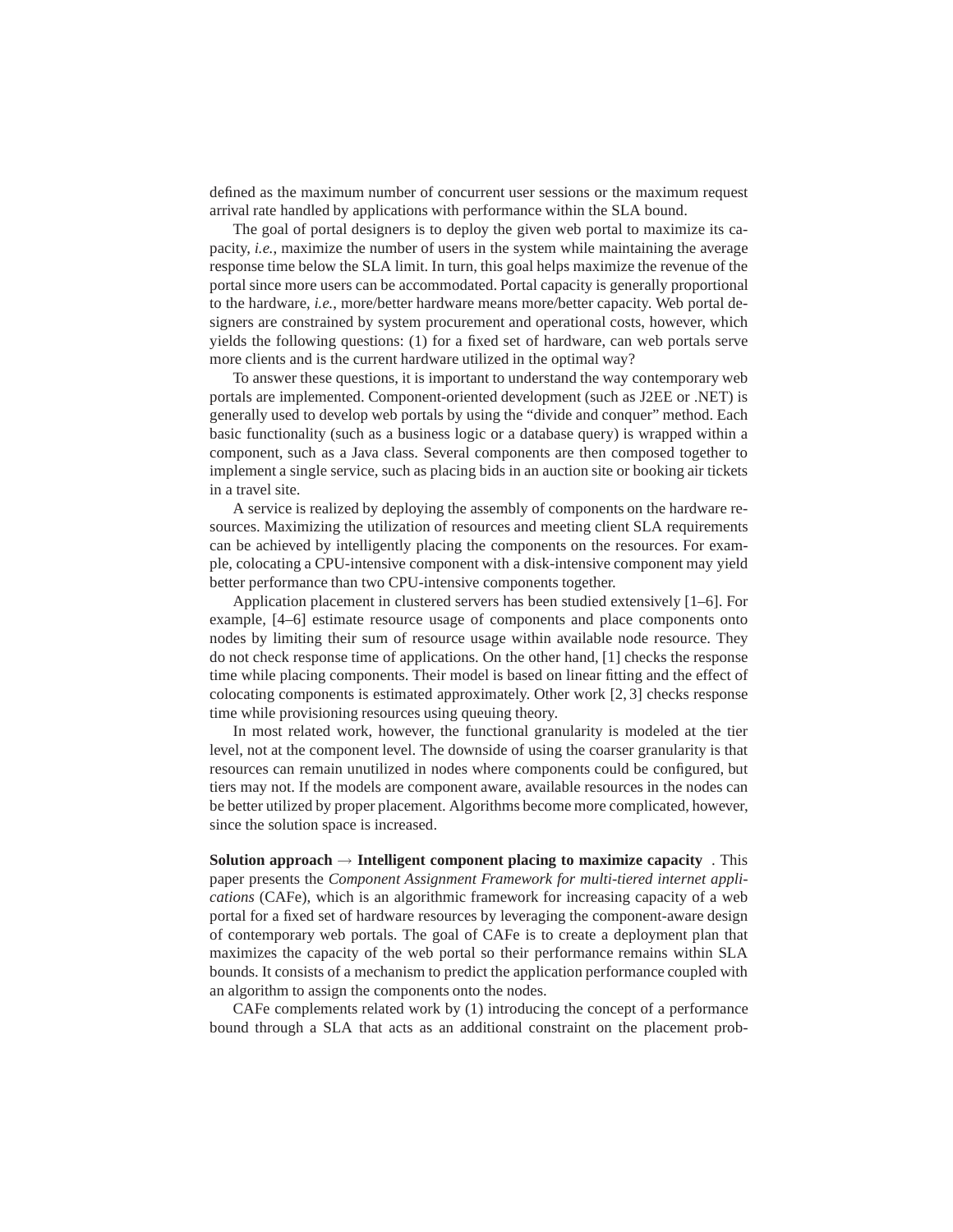lem, which requires estimating and evaluating application performance against the SLA bound at every step, (2) creating service- and component-aware queuing models to estimate component resource requirements that predict overall service performance, (3) devising an algorithmic framework that combines a queuing model with a bin-packing algorithm to iteratively compute component placement while maximizing capacity of the application, and (4) showing how to balance resource usage across nodes in the network to deliver better performance.

**Paper organization.** The rest of the paper is organized as follows: Section 2 discusses an example to motivate intelligent component placement and formulate the problem CAFe is solving; Section 3 examines CAFe's algorithmic framework in detail; Section 4 empirically evaluates the performance of CAFe; Section 5 compares CAFe with related work; and Section 6 presents concluding remarks.

# **2 Motivating the Need for CAFe**

This section presents an example to motivate intelligent component placement and formulate the problem CAFe is solving.

### **2.1 Motivating Example**

The motivating example is modified from [7] to show how intelligently mapping the components of a web portal to available hardware nodes increases performance by several factors. The portal is an online bidding system (similar to eBay) that provides multiple services, such as browsing, bidding, and creating auctions. The portal is structured as a 3-Tier application with web-server, business logic, and database tiers.

Each service in the web portal consists of three components, one in each tier of the application. For example, the functionality of creating auctions is implemented by a service that is composed of three components: (1) a web service component that handles incoming requests, (2) a business tier component that implements application logic, and (3) a database component to make database calls. The web portal is deployed using a default deployment strategy with each tier placed on a single node. The portal performance is analyzed using an analytical model presented in [7].

| Server                         | $CPU$ % Disk % |       | Server                       | $CPU$ % Disk % |       |
|--------------------------------|----------------|-------|------------------------------|----------------|-------|
| Web Server $0.510 \cdot 0.568$ |                |       | Web Server $0.510 \pm 0.568$ |                |       |
| BT Node $\vert 0.727 \vert$    |                | 0.364 | BT Node                      | 0.822          | 0.554 |
| DB Server   0.390              |                | 0.997 | DB Server   0.294            |                | 0.806 |

(a) Original Deployment (b) After Reallocation Table 1: **The Utilization of resources**

The response times are given in Table 2, 2*nd* column. Most services have an unduly high response time, *e.g.*, Place Bid has a response time of 30 secs, which is unacceptable in an online bidding system. The CPU and disk utilizations of each node is given in Table 1a. Table 1a shows that the DB Server is disproportionately loaded. In particular, the DB Server disk is overloaded, whereas the Business Tier (BT) Server disk is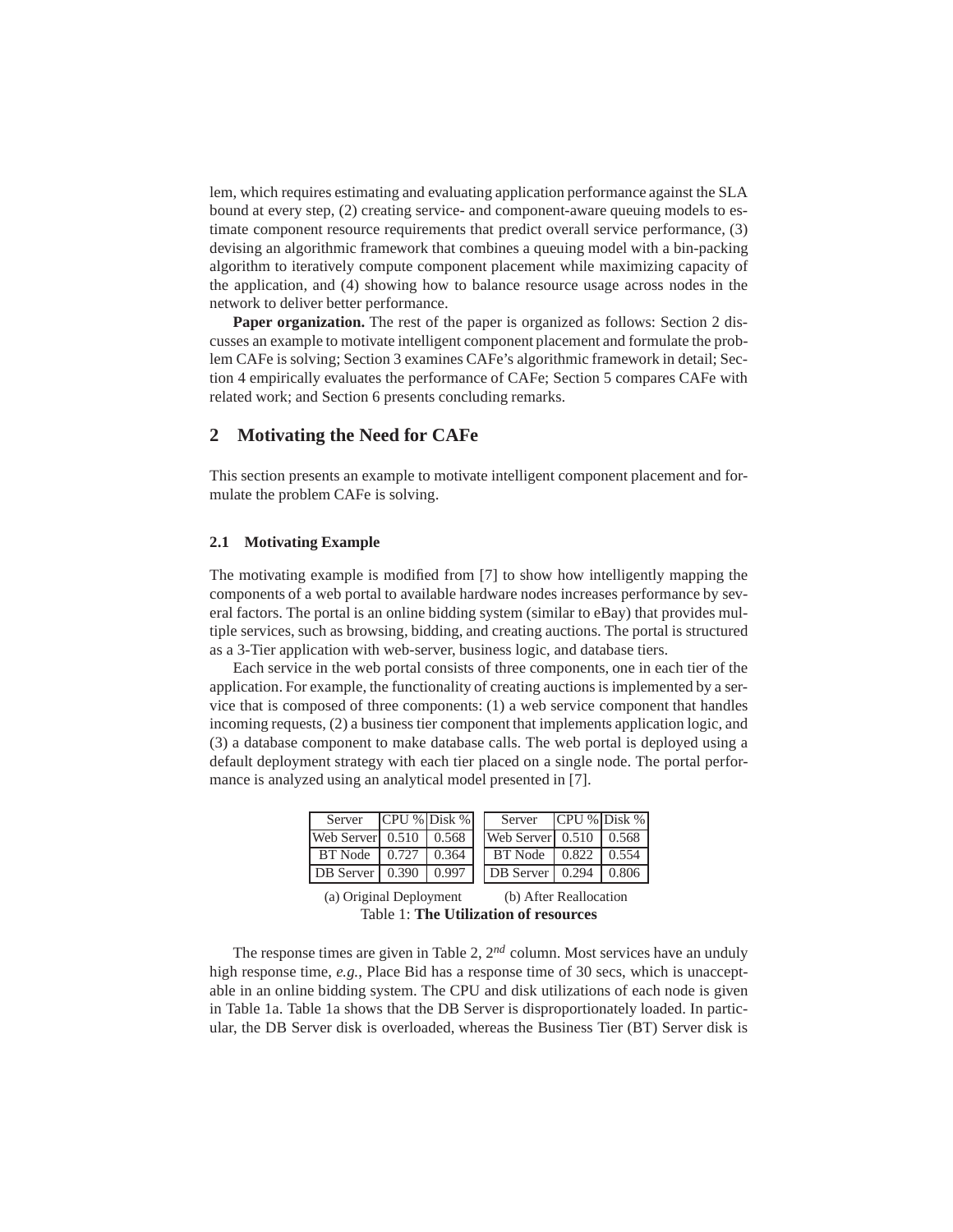underloaded. One solution would be to move some components from the DB Server to the Business Tier Server so disk usage is more uniform across the nodes.

The database component for the "Login" service is chosen at random to move to the BT node. To analyze the new deployment, the analytic model is changed and the new utilization of the resources are given in Tables 1b, which shows that the resources are more evenly utilized, *e.g.*, the DB\_Server disk is now only 80% utilized. The corresponding response times are given in the Table 2, 3*rd* ,*column*. The percent decrease

| Services              |        | Response Time New Response Time \% Decrease |       |
|-----------------------|--------|---------------------------------------------|-------|
| Home                  | 0.086  | 0.086                                       | 0.00  |
| Search                | 12.046 | 0.423                                       | 96.49 |
| <b>View Bids</b>      | 6.420  | 0.530                                       | 91.78 |
| Login                 | 17.230 | 0.586                                       | 96.60 |
| <b>Create Auction</b> | 27.470 | 0.840                                       | 96.95 |
| Place Bid             | 30.800 | 0.760                                       | 97.53 |

Table 2: The Response Times of the Services Before and After Reallocation

in the response times are given in the right-most column. These results show that the response times are reduced significantly.

The analysis clearly shows that the response time of all services can be improved significantly by placing the components properly. Proper placement can be achieved via two approaches. First, component-aware analytical models can be used to evaluate the impact of co-located components. Traditional models have looked at performance from the granularity of a tier [2] or have overlooked the effect of co-locating components [1]. Second, resource utilization can be balanced between the various nodes to ensure the load on any one resource does not reach 100%. This approach can be aided by analyzing performance at the component level (since components help utilize available resources more effectively) and using a placement routine that maps components to nodes so that the resources are utilized uniformly and none utilize 100% of any resource. Section 3 shows how CAFe combines both approaches to develop a component mapping solution that improves web portal capacity.

#### **2.2 Problem Formulation and Requirements**

As discussed in Section 1, the problem CAFe addresses involves maximizing the capacity (user requests or user sessions) of a web portal for given hardware resources, while ensuring that the application performance remains within SLA bounds. This problem can be stated formally as follows: The problem domain consists of the set of *n* components C,  $\{C_1, C_2, \ldots, C_n\}$ , the set of *m* nodes P  $\{P_1, P_2, \ldots, P_m\}$ , and the set of *k* services  ${S_1, S_2...S_k}$ . Each component has Service Demand D  ${D_1, D_2...D_n}$ . Each service has response time RT  $\{RT_1, RT_2...RT_k\}$ . The capacity of the application is denoted by either the arrival rate,  $\lambda$  for each service  $\{\lambda_1,...\lambda_k\}$  or the concurrent number of customers  $M \{M_1, M_2, \ldots, M_k\}$ . *SU<sub>i,r</sub>* gives the utilization of resource *r* by component *i*. The SLA gives an upper bound on the response times of each service  $k\{RT_{sla,1}...RT_{sla,k}\}$ .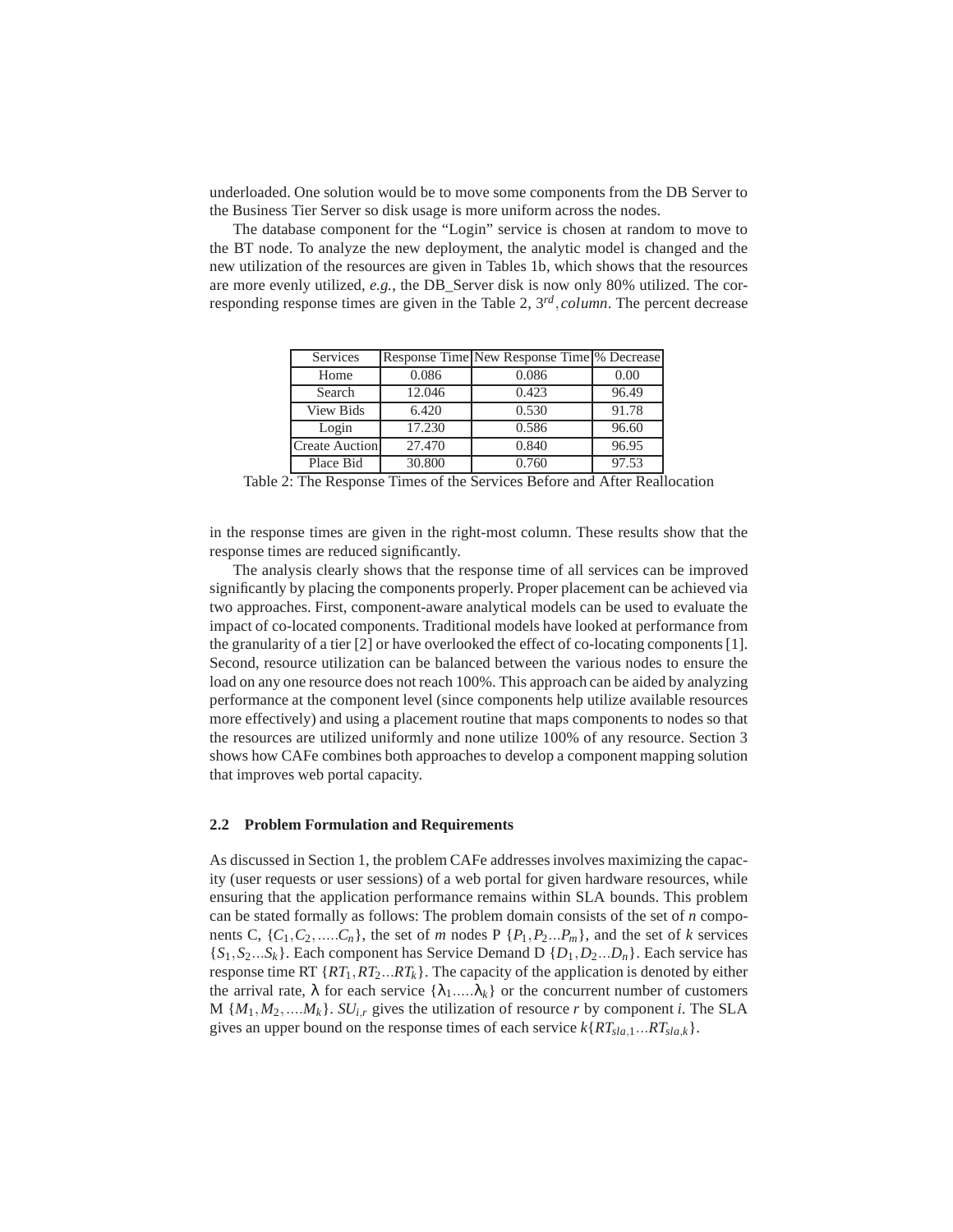CAFe must therefore provide a solution that places the *n* components in *C* to the *m* nodes P such that the capacity (either  $\lambda$  or M) is maximized while the response time is within the SLA limit *RT* < *RT<sup>s</sup> la*. To achieve this solution, CAFe must meet the following requirements:

**Place components onto nodes to balance resource consumption in polynomial time.** Application components must be placed onto the available hardware nodes such that application capacity is maximized while the performance is within the upper bound set by a SLA. Since this is an NP-Hard problem [8] it is important to find out efficient heuristics that can find good approximate solutions. Section 3.1 describes how CAFe uses an efficient heuristic to place the components onto the available nodes and also ensuring that the resource utilization is balanced.

**Estimate component requirement and application performance for various placement and workload.** To place the components in each node, the resource requirement of each component is required. Moreover, for each placement strategy, the application performance must be compared with the SLA bound. Both vary with workload and particular placement. We therefore need a workload- and component-aware way of component resource requirement and application performance estimation. Section 3.2 describes how CAFe develops an analytical model to estimate component resource requirement and application performance.

**Co-ordinate placement routine and performance modeling to maximize capacity.** For each particular placement, the application performance need to be estimated to check if it is within the SLA limit. Conversely, performance estimation can only be done when a particular placement is given. Placement and performance estimation must therefore work closely to solve the overall problem. Section 3.3 describes how CAFe designs a algorithmic framework to co-ordinate the actions of a placement routine and an analytical model in a seamless fashion.

# **3 CAFe: A Component Assignment Framework for Multi-Tiered Web Portals**

This section discusses the design of CAFe and how it addresses the problem and requirements presented in Section 2.2. CAFe consists of two components: the placement algorithm and analytical model, as shown in Figure 1. The input to CAFe includes the set of application components and their inter-dependancy, as shown by the box on the left in Figure 1 and the set of available hardware nodes shown on the right. The output from CAFe is a deployment plan containing the mapping of application components to nodes. This mapping will attempt to maximize the application capacity. The rest of this section describes each element in CAFe.

### **3.1 Allocation Routine**

As mentioned in Section 2.2, there is a need to develop efficient heuristics to place components onto nodes. Placing components to hardware nodes can be mapped as a bin-packing problem [9], which is NP-Hard in the general case (and which is what our scenarios present). Existing bin-packing heuristics (such as first-fit and best-fit) can be used to find a placement that is near optimal.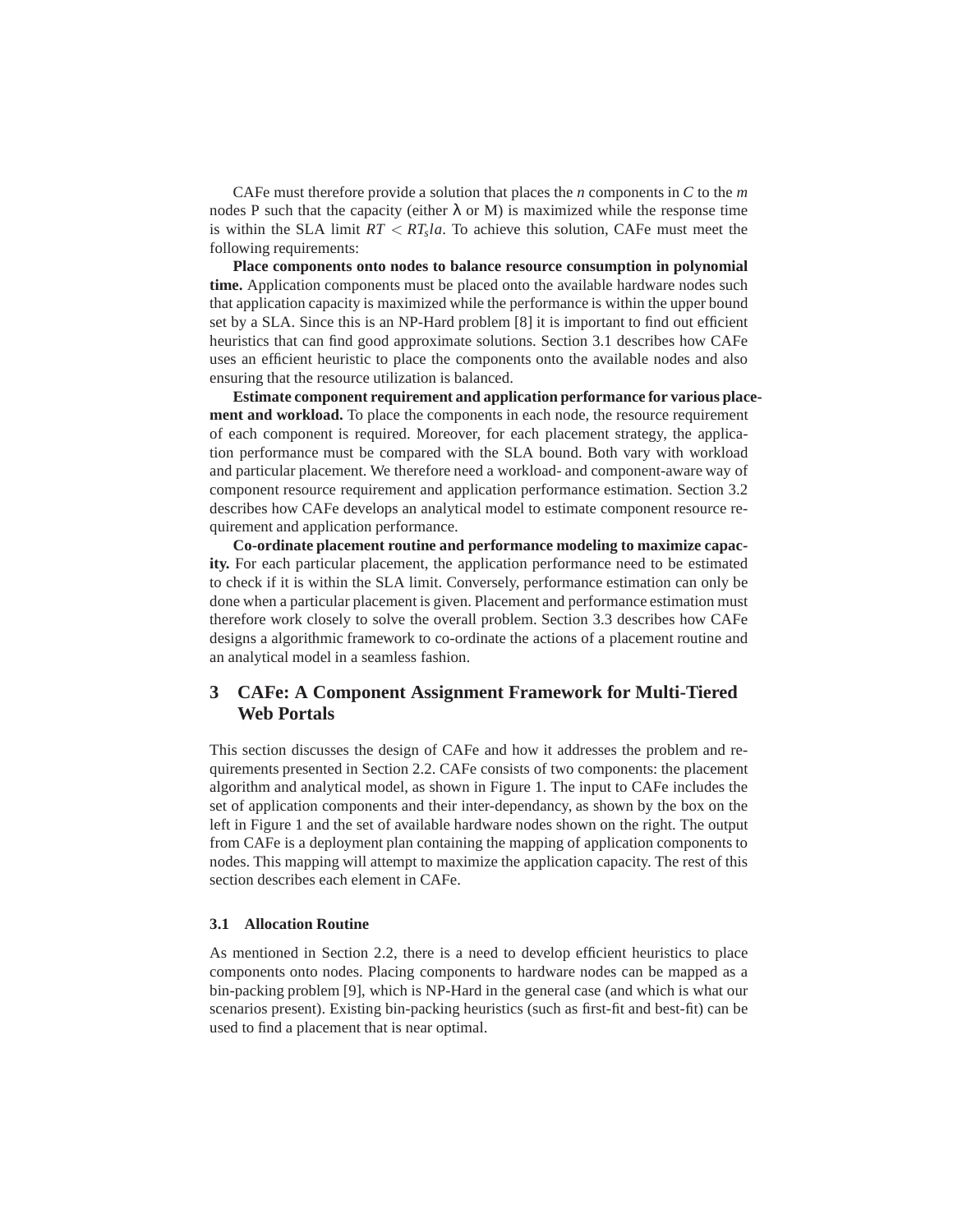

Fig. 1: The CAFe Component Assignment Framework Architecture

The motivating example in Section 2 describes the intuition behind the allocation routine, which is that performance increases by balancing the resource utilization between the various nodes and not allowing the load of any resource to reach 100%. We use worst-fit bin packing since it allocates items to bins by balancing the overall usage of each bin.

Algorithm 1 gives the overall allocation routine, which is a wrapper around the

| <b>Algorithm 1: Allocate</b>                                          |
|-----------------------------------------------------------------------|
| C: Set of components                                                  |
| <b>foreach</b> L:Set of Components that should remain local <b>do</b> |
| Replace all components in L with D in C                               |
| end                                                                   |
| $DP = worst\_fit\_bin\_packing(C, P)$                                 |

worst-fit Algorithm 2. Algorithm 1 groups together components that are constrained to remain co-located in one machine. For example, they could be the database components that update the tables and need to be connected to the master instance of a database and hence msut be allocated to a single node. Algorithm 1 sums the Service Demands of the components that must be collocated and then replaces them by a hypothetical single component. A call to the *worst\_fit* routine is made at the end of algorithm 1.

The worst-fit routine is given in Algorithm 2. The components are first ordered according to their resource requirements (Line 2). The algorithm then runs in an iterative fashion. At each step an item is allocated to a bin. All bins are inspected and the least utilized bin is selected.

### **3.2 Component- and Service-aware Analytical Modeling**

Section 2.2 also discusses the need for performance estimation to place components. This estimation process involves (1) predicting the resource requirements of each component for certain application loads, (2) predicting the response time of each service for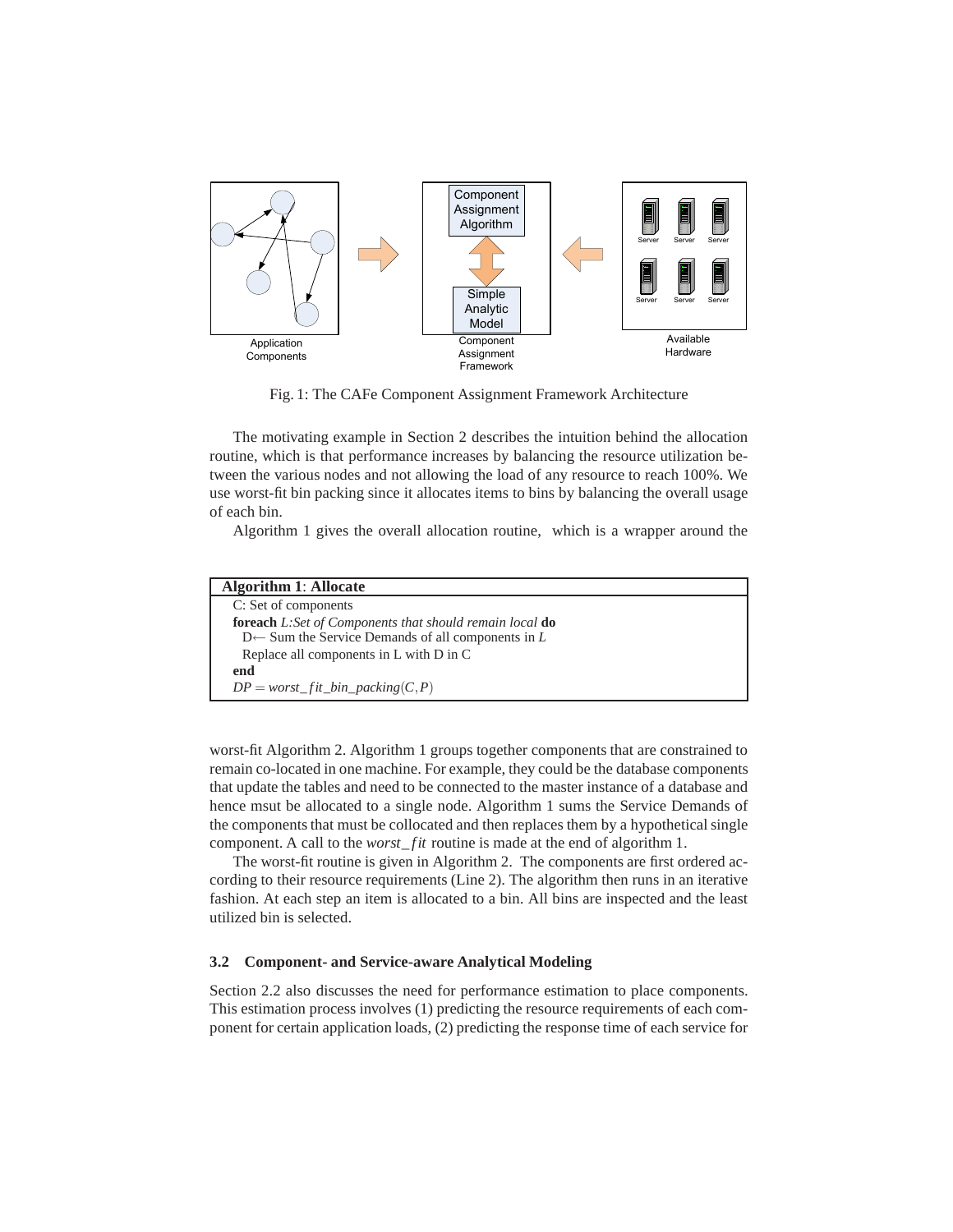### **Algorithm 2**: **Worst-Fit Bin Packing**

|                | begin                                                                         |
|----------------|-------------------------------------------------------------------------------|
|                | <i>Order Components</i> $(C)$ // Order the Components by resource requirement |
|                | foreach $C_i \in C$ , $1 \le i \le  C $ do                                    |
| $\overline{2}$ | // For all components                                                         |
|                | $P_k \leftarrow$ The node with the maximum slack                              |
|                | Place $C_i$ on to $P_k$                                                       |
|                | end                                                                           |
|                | end                                                                           |

a particular placement, and (3) computing the overall resource utilization of each node. As application components move among the various nodes, the performance of each service in the application will vary. Performance also depends upon the components that are collocated.

CAFe provides a queuing model that provides average case performance analysis of a system. It also models the interaction of collocated multiple components by modeling the queuing delay for resource contention. CAFe uses this information to transform a deployment plan produced by Algorithm 1 into a multiple class queuing model that maps each service as a class in the model. The components of a single class that are placed in the same node are considered as a single entity. Their Service Demands are summed together. After the model outputs the results, CAFe maps the performance parameters of each class onto the services.

Figure 2 shows the process of creating a model of the application. The input to such



Fig. 2: Create Models of Application

a process consists of the component placement map (mapping of application components to nodes) along with their Service Demands and the workload parameters, such as arrival rate of transactions and number of concurrent user sessions.

Depending upon the workload characteristics, a closed or an open model of the application is constructed. An open model assumes a continuous flow of incoming requests with a given average inter-arrival time between clients. A closed model assumes a fixed number of user sessions in steady state. The sessions are interactive and users make requests, then think for some time, and then make a subsequent request. If an application consists of independent requests arriving and being processed, it can be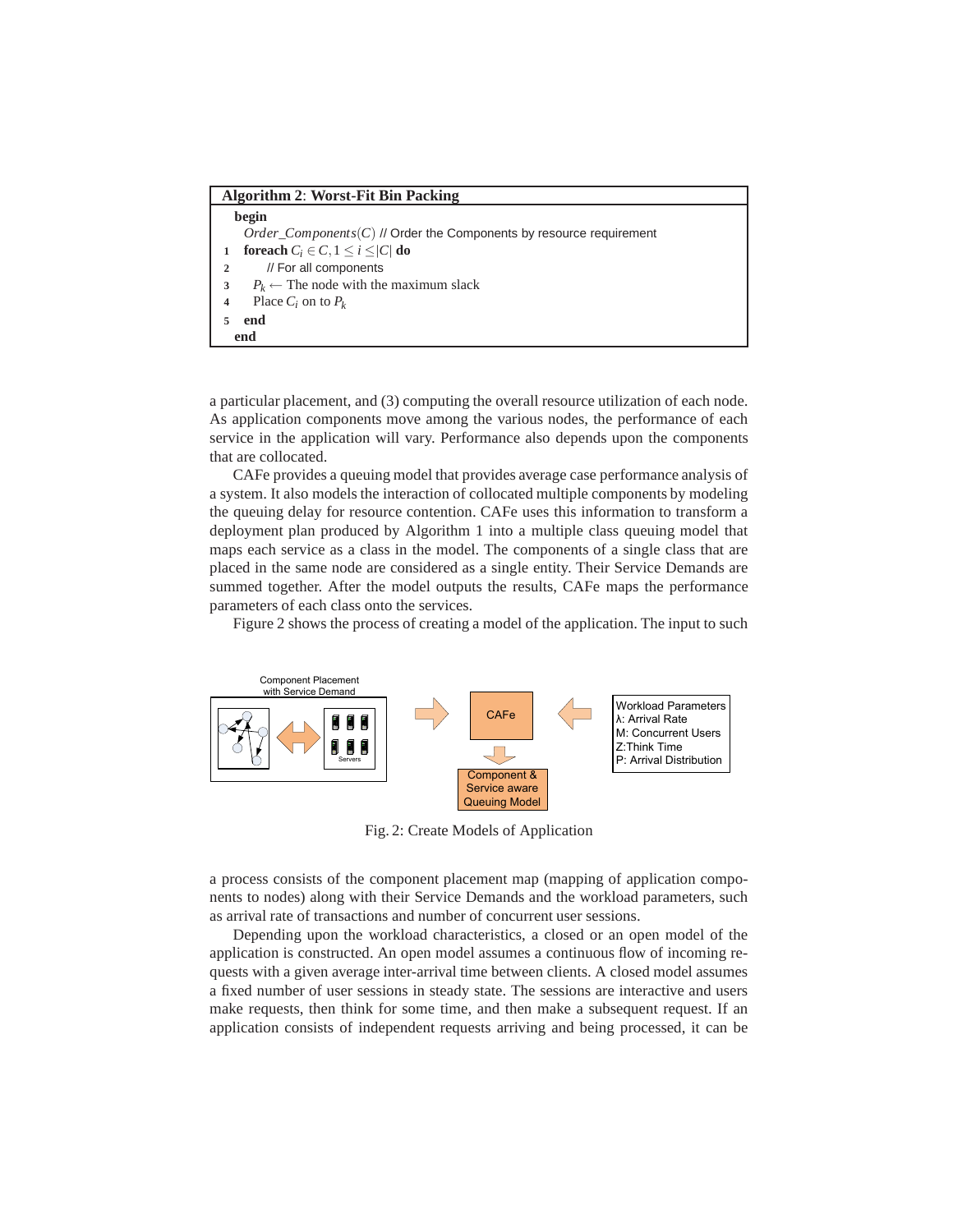modeled as an open model. If there are inter-dependent sequences of requests coming from a single user, however, it must be modeled using a closed model.

These analytical model can be solved using standard procedures. In CAFe, the Mean Value Analysis (MVA) algorithm [7] is used to solve closed models, while an algorithm based on the birth-death system is used to solve open models [7]. The solution to the analytical model provides the response times of the various services and also the utilization of the resources such as processor or disk usage in the various nodes.

## **3.3 Algorithmic Framework to Co-ordinate Placement and Performance Estimation**

Section 2.2 also discusses the need for close co-ordination between placing the components and performance estimation. To meet this requirement CAFe provides a framework that standardizes the overall algorithm and defines a standard interface for communication between the placement and performance estimation. This framework also allows the configuration of other placement algorithms, such as integer programming and different analytical models like models based on worst case estimation. Different algorithms or analytical models can be configured in/out to produce results pertaining to the specific application domain or scenario.

CAFe uses an analytical model of the application and a placement routine to determine a mapping of the application components onto the available hardware nodes. CAFe attempts to maximize the capacity of the web portal, while ensuring that the response time of the requests is within the SLA bounds.

Algorithm 3 describes the component assignment framework. The algorithm alternates between invoking the placement algorithm and an evaluation using the analytic model. In each step, it increases the number of clients in the system by a fixed amount and rearranges the components across the nodes to minimize the difference in resource utilization. It then verifies that the response time is below the SLA limit using the analytical model and iterates on this strategy until the response time exceeds the SLA limit.

CAFe takes as input the details (such as the Service Demands of each component on each resource) of the *N* components to deploy. Service Demand is the amount of resource time taken by one transaction without including the queuing delay. For example, a single Login request takes 0.004 seconds of processor time in the database server. The Service Demand for Login on the database CPU then takes 0.004 seconds. As output, the framework provides a deployment plan(*DP*, estimated response (*RT*) time and total utilization (*U*) of each resource.

The initial capacity is an input (*Init*\_*Cap*, Line 2). The value of *M* is set equal to *Init\_Cap*. This capacity is an arrival rate for an open model or "number of users" for a closed model. The capacity (*M*) is increased in each step by an incremental step *incr* (Line 9) which also can be parameterized (*Incr*). At each iteration, the response time of all services is compared with the SLA provided upper bound (inner while loop at Line 4).

Inside the inner loop, the framework makes a call to the Allocate module (Line 6), which maps the components to the nodes. This mapping is then presented to the Model (Line 7) along with the Service Demand of each component. The Model computes the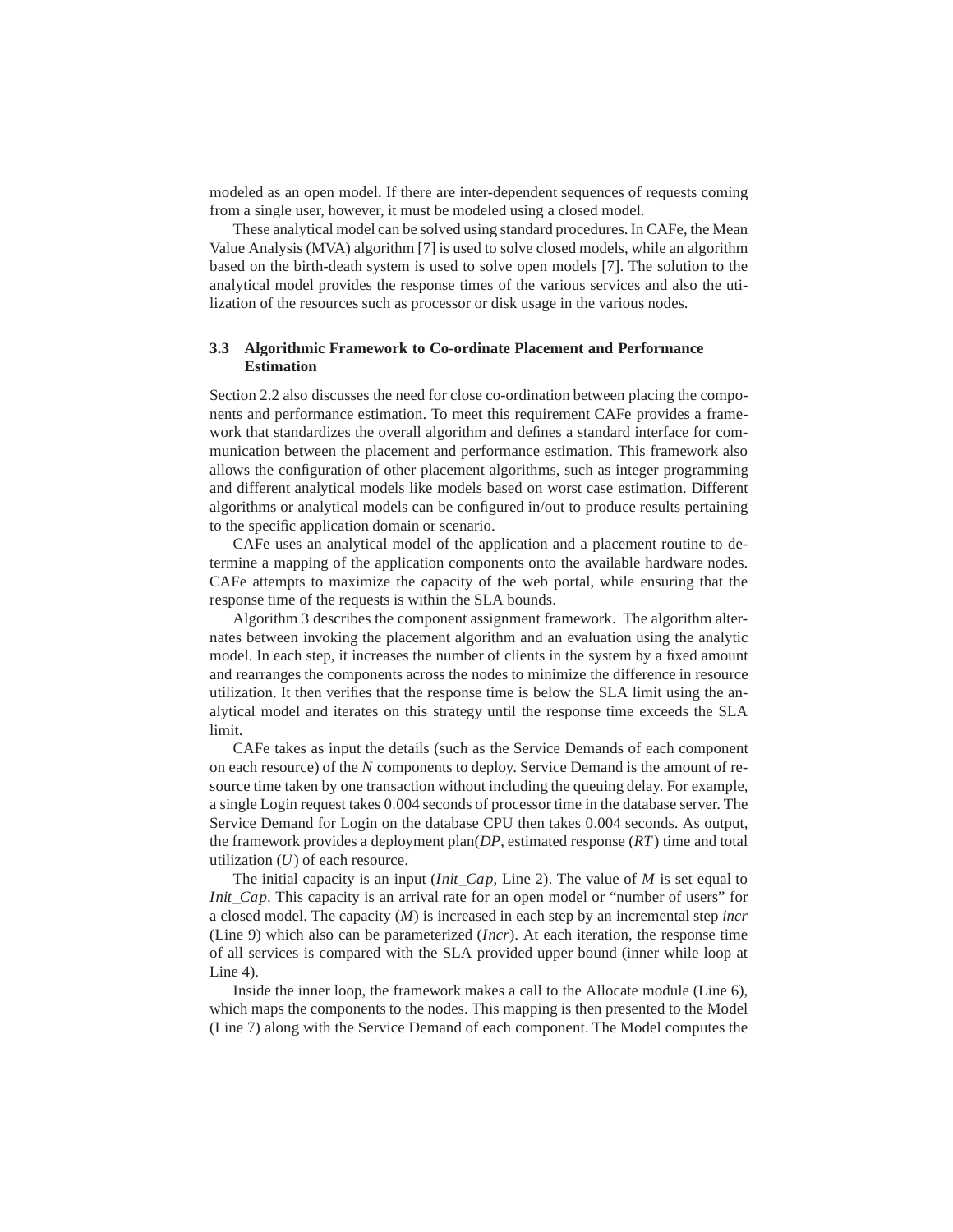|                | <b>Algorithm 3: Component Assignment Framework</b>                                                                               |
|----------------|----------------------------------------------------------------------------------------------------------------------------------|
|                | Input:                                                                                                                           |
|                | $C \leftarrow$ set of N components to be deployed,                                                                               |
|                | D $\leftarrow$ set of Service Demands for all components, $D_{ir} \leftarrow$ Service Demand of component i on the device r      |
|                | $P \leftarrow$ set of K available nodes                                                                                          |
|                | $RT_{sla}$ set of response time values for each service as specified by the SLA                                                  |
|                | Output:                                                                                                                          |
|                | Deployment plan $DP \leftarrow$ set of tuples mapping a component to a node,                                                     |
|                | $M$ : Total Number of concurrent clients                                                                                         |
|                | $RT \leftarrow$ set of response times for all components                                                                         |
|                | $RT_i$ : Total response time of service i                                                                                        |
|                | $U_r$ : Total Utilization of each resource r in the nodes                                                                        |
|                | $SU_{i,r}$ : Utilization of resource r by component i                                                                            |
|                | $SU \leftarrow$ set of resource utilization of all components                                                                    |
|                | <i>Incr</i> : Incremental capacity at each step                                                                                  |
|                | $Init_Cap$ : Initial Capacity                                                                                                    |
|                | 1 begin                                                                                                                          |
| $\overline{2}$ | Initially, $DP = \{\}, M = Int_{C}ap, SU = U, RT_i = \sum_{r} D_{ir}, incr = Incr$                                               |
| 3              | while $incr > 10$ do                                                                                                             |
| 4              | while $\exists i : RT_i > RT_{slai}$ do                                                                                          |
| 5              | // Check if any service RT is greater than SLA bound                                                                             |
| 6              | $DP = Allocate(SU, P)$ // Call Placement routine to get a placement                                                              |
| $\overline{7}$ | $(RT, SU, U) = Model(M, D, DP)$ // Call model to estimate performance for current placement                                      |
| 8<br>9         | $last\_M \leftarrow M$ // Save the previous capacity<br>$M \leftarrow M + incr$ // Increment the capacity for the next iteration |
|                |                                                                                                                                  |
| 10             | end                                                                                                                              |
| 11             | // At least one service has Response Time greater than SLA bound for current capacity                                            |
| 12<br>13       | $M \leftarrow$ last_M // Rollback to previous iteration's capacity                                                               |
| 14             | $incr \leftarrow incr/2$ // Decrease incr by half                                                                                |
|                | $M \leftarrow M + incr$ // Now Increase capacity and repeat                                                                      |
| 15             | end                                                                                                                              |
| 16             | // while( $incr > 10$ )                                                                                                          |
|                | 17 end                                                                                                                           |

estimated response time of each service and the utilization of each resource by each component. It also outputs the total utilization of each resource.

The inner loop of Algorithm 3 exits when response time of any service exceeds the SLA provided upper bound (*i.e.*, *M* reaches maximum capacity), at which point *incr* is set to a lower value (one-half) and the algorithm continues from the previous value of *M* (Line 12). If the inner loop exits again, the value of *incr* is lowered further (Line 13). The algorithm ends when the value of *incr* is less than 10.

The output of the algorithm is that value of *M*, which yields the highest capacity possible and also a deployment plan (*DP*) that maps the application components onto the nodes. Though not provably optimal, the algorithm is a reasonable approximation. An optimal algorithm would require an integer programming routine [10] to obtain the mapping of the components to the nodes. Such an implementation would be NP-Hard, however, and thus not be feasible for large applications. CAFe therefore uses an intuitive heuristic based on the popular worst-fit bin packing algorithm [9].

# **4 Experimental Evaluation**

### **4.1 Rice University Bidding System**

This section describes our experimental evaluation of CAFe, which used the Java servlets version of the Rice University Bidding System (RUBiS) [11] to evaluate its effectiveness. RUBiS is a prototype of an auction site modeled after ebay that has the features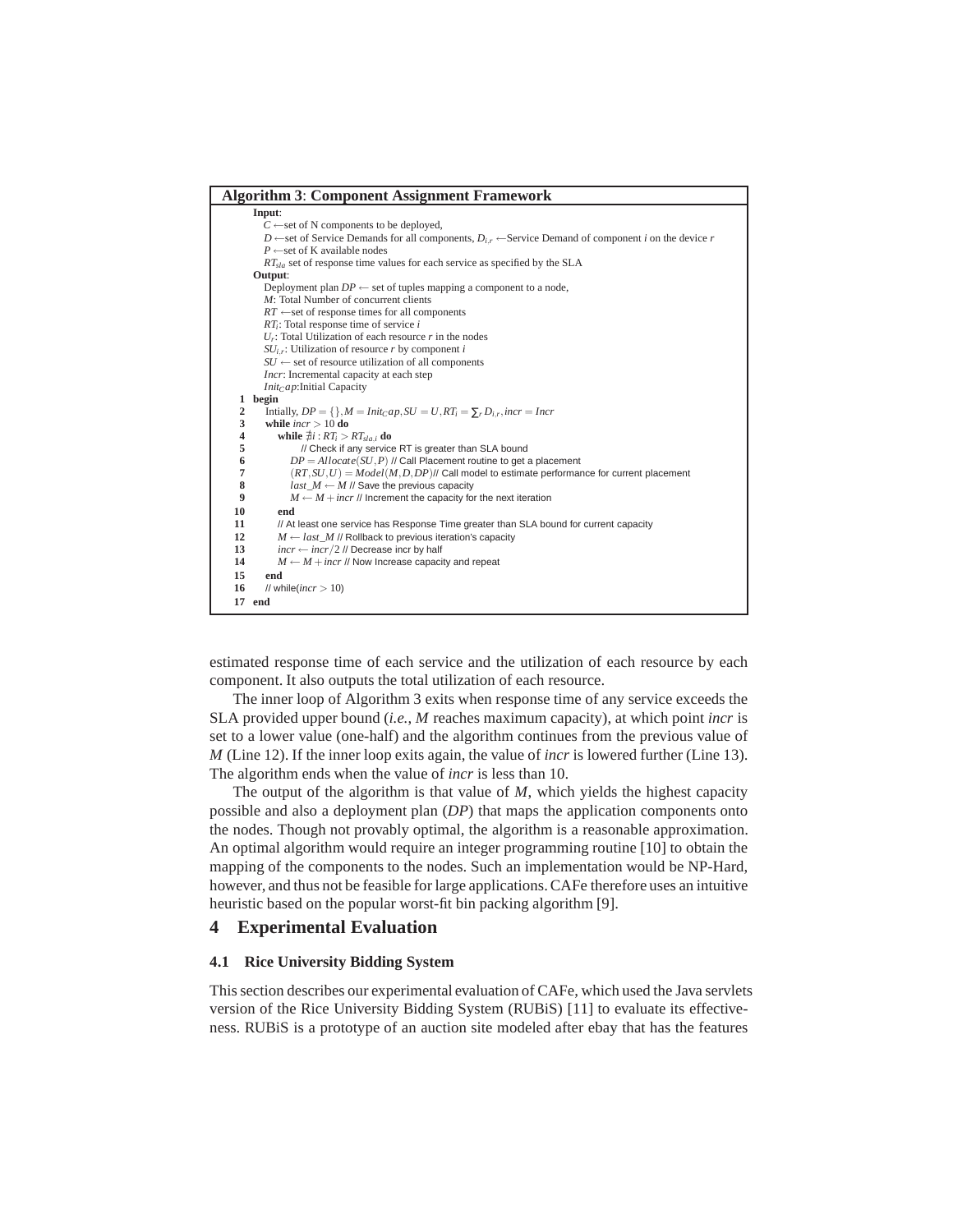of an online web portal studied in this paper. It provides three types of user sessions (visitor, buyer, and seller) and a client-browser emulator that emulates users behavior.

A RUBiS session is a sequence of interactions for the same customer. For each customer session, the client emulator opens a persistent HTTP connection to the Web server and closes it at the end of the session. Each emulated client waits for a certain think time before initiating the next interaction. The next interaction is determined by a state transition matrix that specifies the probability to go from one interaction to another one. The load on the site is varied by altering the number of clients.

CAFe requires an analytical model of the application. Once the model is constructed and validated, it can be used in CAFe to find the appropriate component placement. The steps required to build the model are (1) compute Service Demand for each service provided for each customer type such as visitor or buyer and (2) build a customer behavior modeling graph of user interactions and calculate the percentage of requests for each service. For our experiments, a workload representing a set of visitor clients were chosen, so the workload consists of browsing by the users and is thus composed of read-only interactions. The components for each service in RUBiS is given in Table 3.

|                                           |  |  |  |  |  | Services Home Browse Browse Cat |  | $Browse_{Reg}$ |                                                                          | Br_Cat_Reg |  |
|-------------------------------------------|--|--|--|--|--|---------------------------------|--|----------------|--------------------------------------------------------------------------|------------|--|
|                                           |  |  |  |  |  |                                 |  |                | Naming BT_H   BT_B   BT_BC DB_BC BT_BR DB_BR BT_BCR DB_BCR               |            |  |
|                                           |  |  |  |  |  |                                 |  |                |                                                                          |            |  |
|                                           |  |  |  |  |  |                                 |  |                | Services Sech It Cat Sech It Reg   View Items   Vu Usr Info   Vu Bid Hst |            |  |
|                                           |  |  |  |  |  |                                 |  |                | Naming BT_SC DB_SC BT_SR DB_SR BT_VI DB_VI BT_VU DB_VU BT_BH DB_BH       |            |  |
| Table 3: Component Names for Each Service |  |  |  |  |  |                                 |  |                |                                                                          |            |  |

The RUBiS benchmark was installed and run on the ISISLab testbed (www.isislab. vanderbilt.edu) at Vanderbilt University using 3 nodes. One for the client emulators, one for the "Business Tier" and the other for "Database Tier". Each node has 2.8 GHz Intel Xeon processor, 1GB of ram, and 40GB HDD running Fedora Core 8.

### **4.2 Computing Service Demand**

The Service Demand of each of the components must be captured to build an analytical model of the application. The RUBiS benchmark was run with increasing clients and its effect on various CPU, memory, and disk were noted. The memory and disk usages are shown in Figures 3a and 3b. Disk usage is low (∼0.2%) and memory usage was ∼40%. Moreover, these utilizations remained steady even as the number of clients are increased. Conversely, CPU usages increased as number of clients grew (the Actual line in the Figure 5a).

The results in Figures 3a and 3b show that CPU is the bottleneck device. The Service Demands were computed for the CPU and the disk. Since memory was not used fully, it is not a contentious resource and will not be used in the analytical model. Moreover, the CAFe placement routine ignores disk usage since it remains steady and is much less than CPU usage. The CAFe placement routine thus only uses one resource (CPU) to come up with the placement.

RUBiS simplifies the calculation of Service Demand. It includes a client-browser emulator for a single client and makes requests on one service at a time. During the experiment, the processor, disk and memory usages were captured. After the experiment finished we used the Service Demand law [7] to calculate the Service Demand for that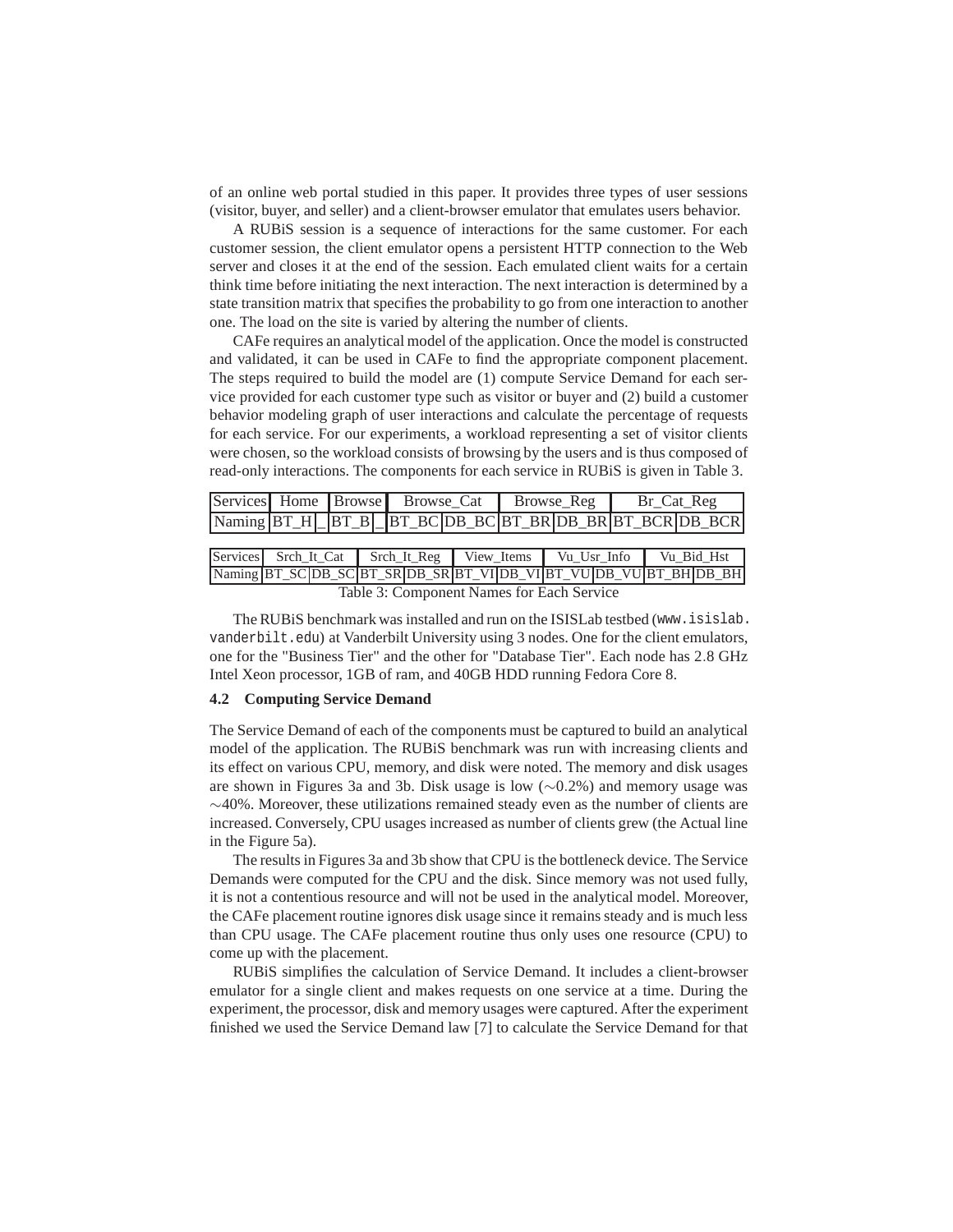

service. In some services (such as "Search Items in Categories") the Service Demand is load dependent. For such services the number of clients was increased and the Service Demands were measured appropriately.

The Service Demands of CPU for all the services measured in such a way are given in Table 4. Each service in RUBiS is composed of multiple components, with a compo-

| Service                   | <b>Business Tier</b> | <b>DB</b> Server                | Description                         |
|---------------------------|----------------------|---------------------------------|-------------------------------------|
|                           |                      | Component(secs) Component(secs) |                                     |
| home                      | 0.002                |                                 | Home Page                           |
| browse                    | 0.002                | 0.0                             | <b>Browse Main Page</b>             |
| browse_cat                | 0.0025               | 0.0005                          | <b>Browse Categories</b>            |
| browse_reg                | 0.0025               | 0.0005                          | <b>Browse Regions</b>               |
| br_cat_reg                | 0.003                | 0.0007                          | <b>Browse Categories in Regions</b> |
| Srch it cat               | 0.004                | 0.028                           | Search Items in Categories          |
| Srch it reg               | 0.0021               | 0.027                           | Search Items in Regions             |
| $\overline{view}\_$ items | 0.004                | 0.0009                          | <b>View Items</b>                   |
| vu_usr_info               | 0.003                | 0.001                           | View User Info                      |
| vu bid hst                | 0.004                | 0.004                           | View Bid History                    |

Table 4: CPU Service Demand for Each Component

nent in the middle (Business) tier and one in the Database Tier. Each component has its own resource requirements or Service Demands.

### **4.3 Customer Behavior Modeling Graph**

For the initial experiment, the workload was composed of visitor type of clients. A typical user is expected to browse across the set of services and visit different sections of the auction site. A transition probability is assumed for a typical user to move from one service to the other.

The various transition probabilities are given in Table 5. Here element  $p_{i,j}$  (at row *i* and column *j*) represents the probability of the *i <sup>t</sup>h* service being invoked after the *j<sup>t</sup>h* service is invoked. For example, a user in the web page "browse\_cat"(browsing categories) has a 0.0025% chance of going to the "home" page and a 99% chance for moving on to "Search\_it\_cat"(searching for an item in a category).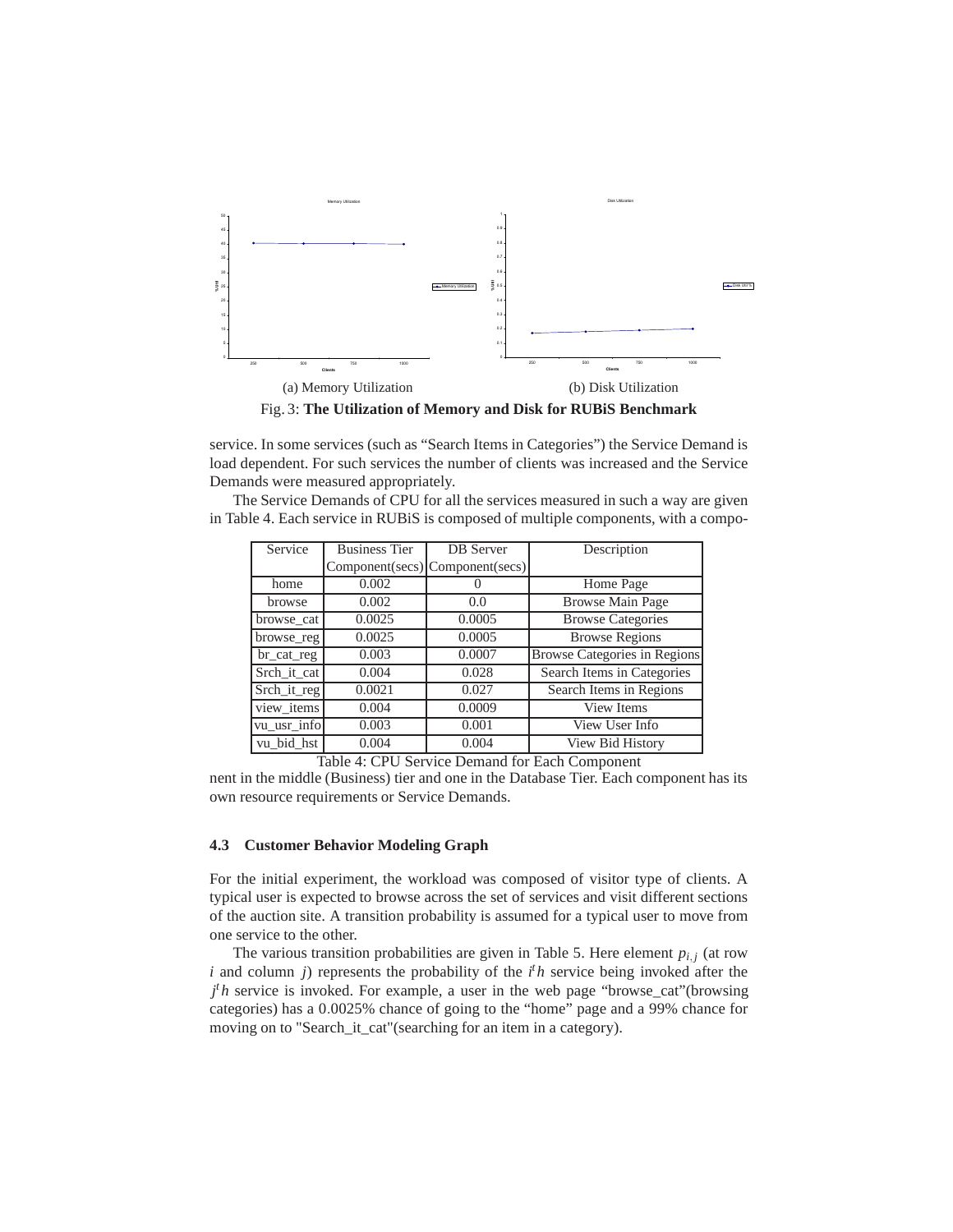|                 |          |          |        |          |          |          |          |          |          |          |        | home browse browse_cat browse_reg br_cat_reg Srch_it_cat Srch_it_reg view_items vu_usr_info vu_bid_hst view_items_reg vu_usr_info_reg vu_bid_hst_reg Probabilities |          |        |
|-----------------|----------|----------|--------|----------|----------|----------|----------|----------|----------|----------|--------|--------------------------------------------------------------------------------------------------------------------------------------------------------------------|----------|--------|
| home            | $\Omega$ | 0.01     | 0.0025 | 0.0025   | 0.0025   | 0.0025   | 0.0025   | 0.0025   | 0.0025   | 0.0025   | 0.0025 | 0.0025                                                                                                                                                             | 0.0025   | 0.0026 |
| browse          |          | $\Omega$ | 0.0075 | 0.0075   | 0.0075   | 0.0075   | 0.0075   | 0.0075   | 0.0075   | 0.0075   | 0.0075 | 0.0075                                                                                                                                                             | 0.0075   | 0.0100 |
| browse cat      | $\Omega$ | 0.7      |        |          | $\Omega$ |          | $\Omega$ | $\Omega$ |          | $\Omega$ |        |                                                                                                                                                                    |          | 0.0070 |
| browse reg      | $\Omega$ | 0.29     |        | $\Omega$ | $\Omega$ |          | $\Omega$ | $\Omega$ | $\Omega$ | 0        |        |                                                                                                                                                                    |          | 0.0029 |
| br_cat_reg      | $\Omega$ |          |        | 0.99     | $\Omega$ |          |          | $\Omega$ |          | $\Omega$ |        |                                                                                                                                                                    |          | 0.0029 |
| Srch it cat     | $\Omega$ | $\Omega$ | 0.99   | $\Omega$ | $\Omega$ | 0.44     | $\Omega$ | 0.74     |          | $\Omega$ |        |                                                                                                                                                                    |          | 0.3343 |
| Srch it reg     | $\Omega$ |          |        | $\Omega$ | 0.99     | $\Omega$ | 0.44     | $\Omega$ | $\Omega$ | $\Omega$ | 0.74   |                                                                                                                                                                    |          | 0.1371 |
| view items      | $\Omega$ | $\Omega$ |        |          | $\Omega$ | 0.55     | $\Omega$ | $\Omega$ | 0.8      | $\Omega$ |        |                                                                                                                                                                    |          | 0.2436 |
| vu_usr_info     | $\Omega$ | $\Omega$ |        | $\Omega$ | $\Omega$ |          | $\Omega$ | 0.15     | $\Omega$ | 0.99     |        |                                                                                                                                                                    |          | 0.0747 |
| vu bid hst      | $\Omega$ | $\Omega$ |        |          | O        |          | $\Omega$ | 0.1      | 0.19     | $\Omega$ |        |                                                                                                                                                                    |          | 0.0386 |
| view_items_reg  |          | $\Omega$ |        | $\Omega$ | $\Omega$ |          | 0.55     | $\Omega$ | $\Omega$ | O        | Ω      | 0.8                                                                                                                                                                | o        | 0.0999 |
| vu usr info reg |          | $\Omega$ |        |          | $\Omega$ |          | $\Omega$ | $\Omega$ | $\Omega$ | $\Omega$ | 0.15   | $\Omega$                                                                                                                                                           | 0.99     | 0.0306 |
| vu_bid_hst_reg  |          |          |        |          | $\Omega$ |          | $\Omega$ | $\Omega$ | $\Omega$ | $\Omega$ | 0.1    | 0.19                                                                                                                                                               | $\Omega$ | 0.0158 |

The steady state probability (percentage of user sessions) for each service type is denoted by the vector  $\pi$ . The value of  $\pi$ <sub>*i*</sub> denotes the percentage of user requests that invoke the the  $i<sup>th</sup>$  service. The vector  $\pi$  can be obtained by using a technique is similar to the one in [12]. Once computed, the amount of load on each service type can be calculated from the total number of user sessions. The rightmost column in Table 5 gives the steady state probabilities of each service.

#### **4.4 Analytical Modeling of RUBiS Servlets**

After the Service Demands and the steady state probability mix for each service is available, an analytical model of the application can be developed. The RUBiS benchmark assumes a client to carry out a session with multiple requests with think times in between. This type of a user behavior must be modeled with a closed model.

As soon as a client finishes, a new client takes its place. The average number of clients remains fixed. Figure 4 shows the analytical model of the RUBiS Servlets version. As mentioned in Section 4.2, the processor is the contentious resource. Each ma-



Fig. 4: Closed Queuing Model for Rubis Java Servlets Version

chine is represented by two queues, one for the CPU and the other for the disk.

Figure 4 also shows two queues for each of the two node in the deployment. The first node is the Business Tier, which also serves as the web server. The second node is the Database Server. The various client terminals are represented by delay servers. A delay server is a server that does not have a queue, so clients wanting to use the server can access it directly it without waiting. This design models user think times since as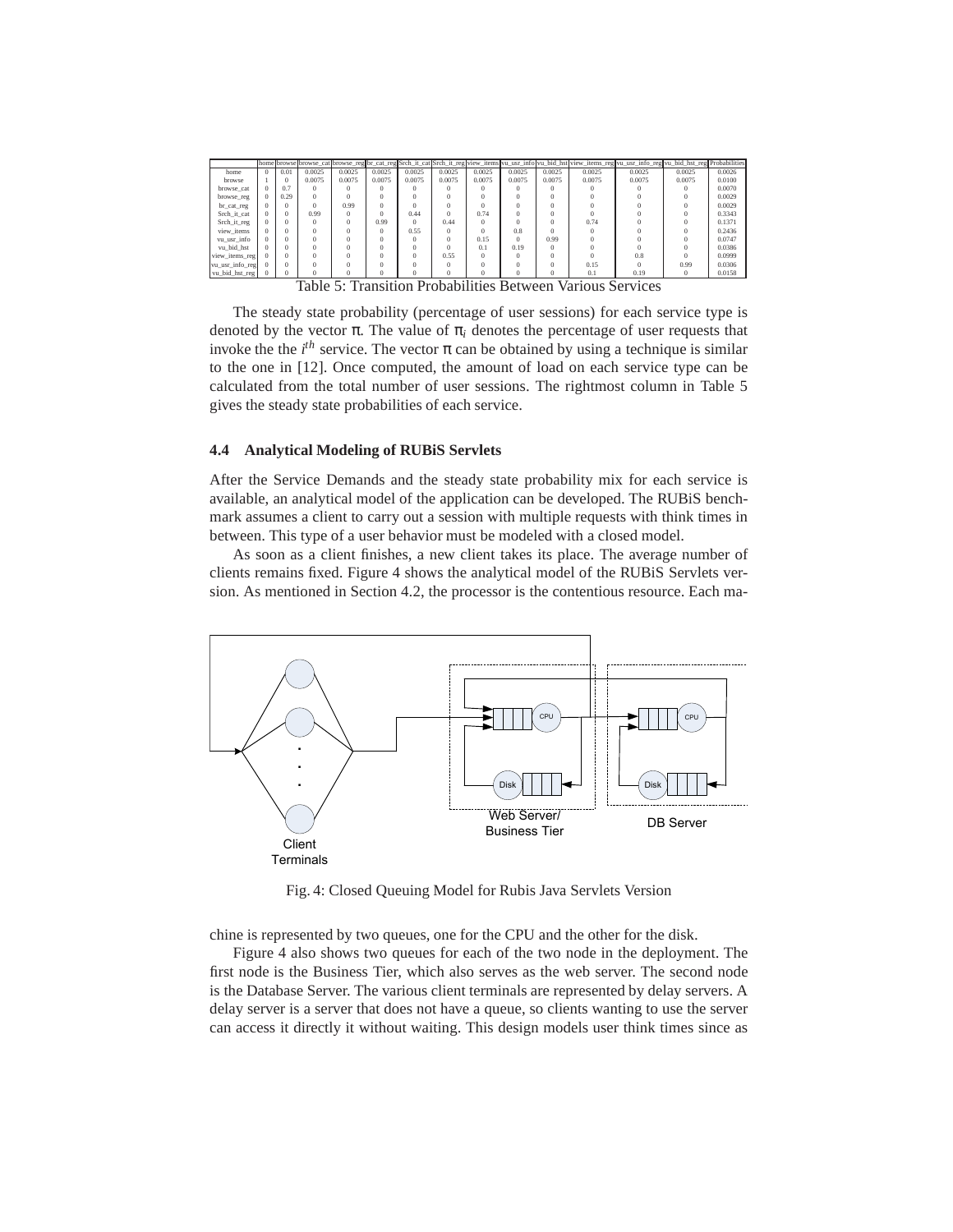soon as a response to a previous request comes back, the user starts working on the next request.

Figures 5a and 5b compare the results predicted by the analytical model to the actual results collected from running the benchmark. The benchmark is run using pro-





gressively increasing number of clients for 250,500,750 and 1,000, respectively. The components are placed in the nodes using RUBiS's default strategy, which places all the Business Tier components in the Business Tier node and the entire database in the database server. The results in these figures show the model accurately predicts the response times of the services and the processor utilizations of the nodes. This model can therefore be used by CAFe to find the placement of the components that optimizes the capacity of the deployment.

### **4.5 Application Component Placement**

We now describe how CAFe iteratively places components onto hardware nodes. The SLA is assumed to have set an upper bound of 1 sec on the response time of all services. We use Algorithm 3 from Section 3, which considers CPU as the only resource since both memory and disk usage is minor compared to CPU usage, as described in Section 4.

The first iteration of Algorithm 3 uses the initial Service Demands for each application component. The Service Demands are given in Table 4. The set of all Service Demands and the available nodes (in this case 2) are used by the *Allocate* Algorithm 1. This algorithm in turn invokes the *worst*\_ *fit*\_*bin*\_*packing* described in Algorithm 2, which places components on the two nodes.

As mentioned in Section 4, there are two nodes used for RUBiS benchmark: Business Tier Server (BT\_SRV) and the Database Server (DB\_SRV). The name of the nodes are given since the default deployment of RUBiS uses the BT\_SRV to deploy all the business layer components and DB\_SRV to deploy the database. In fact, such a tiered deployment is an industry standard [13].

Table 6a shows the placement of the components after the first iteration of Algorithm 3 in CAFe. The mapping of the components to the nodes, the total number of clients (100), and the Service Demands of the components are used to build the analytical model. It is then used to find the response time and processor utilization of the two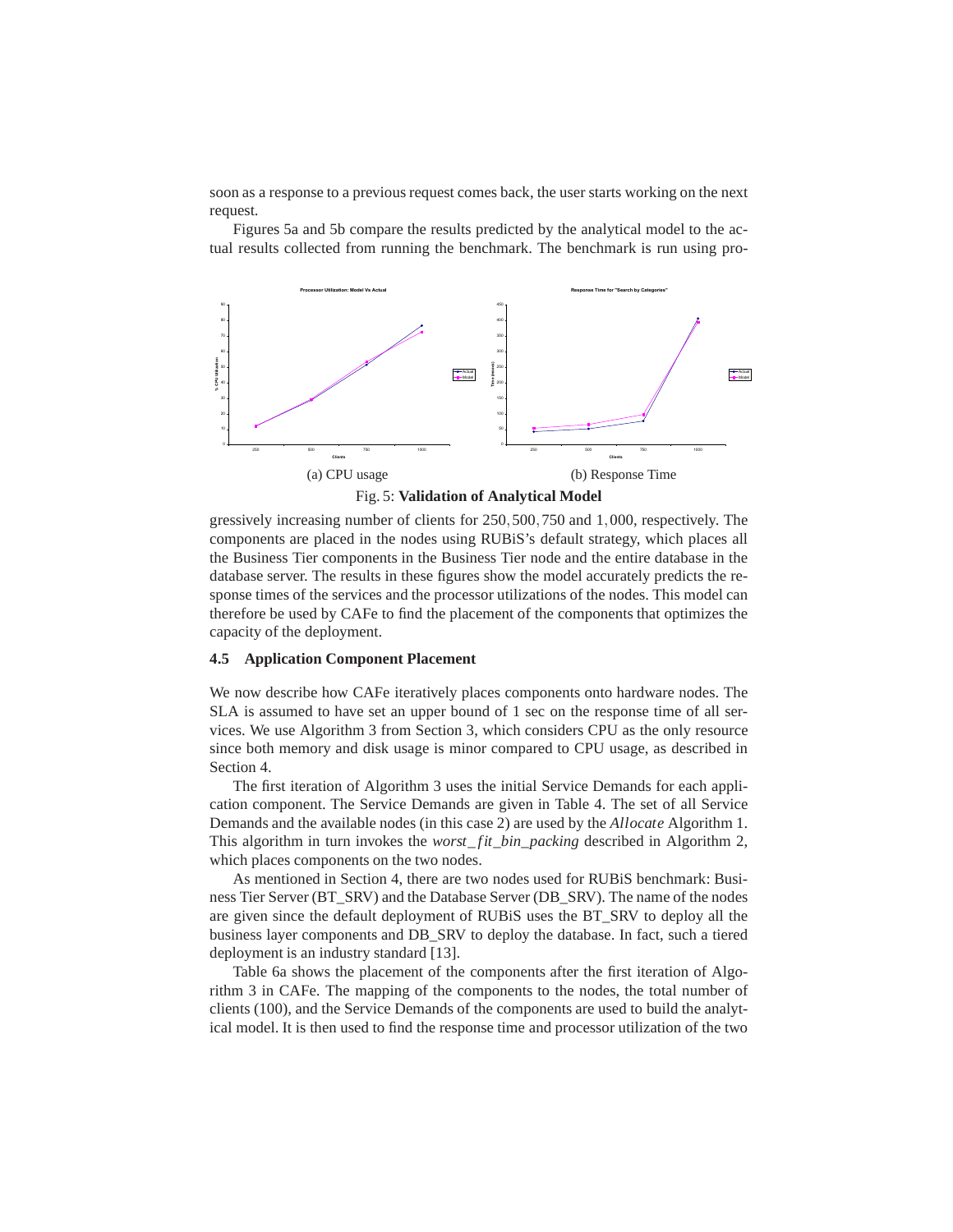|               |         |                                       |         | Service                   | <b>Business Tier</b> | DB Server             | Response |
|---------------|---------|---------------------------------------|---------|---------------------------|----------------------|-----------------------|----------|
| <b>BT SRV</b> |         | DB SRV                                |         |                           |                      | Component% Component% | Time     |
|               |         | Component CPU Util Component CPU Util |         | home                      | 0.007                | 0.000                 | 0.002    |
| DB SC         | 0.02783 | DB SR                                 | 0.02690 |                           | 0.029                | 0.000                 | 0.002    |
| BT VI         | 0.00405 | BT SC                                 | 0.00417 | browse                    |                      |                       |          |
| DB BH         | 0.00400 | BT BH                                 | 0.00400 | browse cat                | 0.025                | 0.005                 | 0.004    |
|               |         |                                       |         | browse_reg                | 0.010                | 0.002                 | 0.004    |
| BT UI         | 0.00300 | BT BCR                                | 0.00325 | br_cat_reg                | 0.014                | 0.003                 | 0.005    |
| BT BC         | 0.00245 | BT BR                                 | 0.00253 | Srch it cat               | 1.980                | 13.190                | 0.049    |
| BT H          | 0.00200 | BT SR                                 | 0.00210 |                           |                      |                       |          |
| DB UI         | 0.00100 | BT B                                  | 0.00200 | Srch it reg               | 0.380                | 5.260                 | 0.041    |
|               |         |                                       |         | $\overline{view}\_$ items | 1.940                | 0.490                 | 0.006    |
| DB VI         | 0.00095 | DB BCR                                | 0.00075 | vu usr info               | 0.480                | 0.120                 | 0.005    |
| DB_BC         | 0.00055 | DB_BR                                 | 0.00047 | vu bid hst                | 0.310                | 0.310                 | 0.009    |
|               |         |                                       |         |                           |                      |                       |          |

(a) Component Placement

(b) Utilization and Response Time

Table 6: **Component Placement and RUBiS Performance After Iteration 1**

servers, given in Table 6b. The response time of all the services is well below the SLA specified 1 sec. CAFe iterates and the processor utilization of each component found in the previous iteration is used in the *Allocate* routine.

In the second iteration, the *Allocate* Algorithm 1 produces the placement shown in Table 7.

| <b>BT SRV</b> |       |       |      | DB SRV                                                   |       |
|---------------|-------|-------|------|----------------------------------------------------------|-------|
|               |       |       |      | Component CPU Util Component CPU Util Component CPU Util |       |
| DB SC         | 13.19 | DB SR | 5.26 | BT B                                                     | 0.029 |
|               |       | BT SC | 1.97 | BT BC                                                    | 0.025 |
|               |       | BT VI | 1.94 | <b>BT BCR</b>                                            | 0.014 |
|               |       | DB VI | 0.49 | BT BR                                                    | 0.010 |
|               |       | BT UI | 0.48 | BT H                                                     | 0.007 |
|               |       | BT SR | 0.39 | DB BC                                                    | 0.005 |
|               |       |       | 0.31 | DB BCR                                                   | 0.003 |
|               |       | DB_BH | 0.31 | DB BR                                                    | 0.002 |
|               |       | DB UI | 0.12 |                                                          |       |

Table 7: Iteration 2:Component Placement by Allocation Routine

In the third iteration, the number of clients, *M* is increase to 300. The placement computed by CAFe remains the same, however, and the response times of the two services "Search By Category" and "Search by Region" increase with each iteration as shown in Table 8.

|                |     |       |       |       |       |                                            |       |                           |       | Iteration Clients home broBTe broBTe_cat broBTe_reg br_cat_reg Srch_it_cat Srch_it_reg view_items vu_usr_info vu_bid_hst |       |
|----------------|-----|-------|-------|-------|-------|--------------------------------------------|-------|---------------------------|-------|--------------------------------------------------------------------------------------------------------------------------|-------|
|                | 100 | 0.002 | 0.002 | 0.004 | 0.004 | 0.005                                      | 0.049 | 0.041                     | 0.006 | 0.005                                                                                                                    | 0.009 |
| $\overline{c}$ | 200 | 0.002 | 0.002 | 0.004 | 0.004 | 0.005                                      | 0.050 | 0.041                     | 0.006 | 0.005                                                                                                                    | 0.009 |
|                | 500 | 0.002 | 0.002 | 0.004 | 0.004 | 0.005                                      | 0.058 | 0.044                     | 0.007 | 0.005                                                                                                                    | 0.010 |
| 10             | 000 | 0.002 | 0.002 | 0.005 | 0.005 | 0.006                                      | 0.088 | 0.049                     | 0.007 | 0.006                                                                                                                    | 0.011 |
| 15             | 500 | 0.002 | 0.002 | 0.005 | 0.005 | 0.007                                      | 0.689 | 0.055                     | 0.008 | 0.007                                                                                                                    | 0.012 |
| 16             | 600 | 0.003 | 0.003 | 0.006 | 0.006 | 0.007                                      | 1.119 | 0.057                     | 0.008 | 0.007                                                                                                                    | 0.012 |
| 17             | 550 | 0.003 | 0.003 | 0.006 | 0.006 | 0.007                                      | 0.899 | 0.056                     | 0.008 | 0.007                                                                                                                    | 0.012 |
| 18             | 575 | 0.003 | 0.003 | 0.006 | 0.006 | 0.007                                      | 1.011 | 0.057                     | 0.008 | 0.007                                                                                                                    | 0.012 |
| 19             | 563 | 0.003 | 0.003 | 0.006 | 0.006 | 0.007                                      | 0.956 | 0.056                     | 0.008 | 0.007                                                                                                                    | 0.012 |
|                |     |       | T1100 |       |       | $\mathbf{r}_i$ is the state $\mathbf{r}_i$ |       | $T''$ $\alpha T$ $\alpha$ |       |                                                                                                                          |       |

Table 8: Successive Iterations:Response Time of Each Service

At the value of  $M = 1600$ , the response time of the service "Search by Category" crosses the SLA limit of 1 sec as shown in iteration 16 in Table 8. At that point *incr*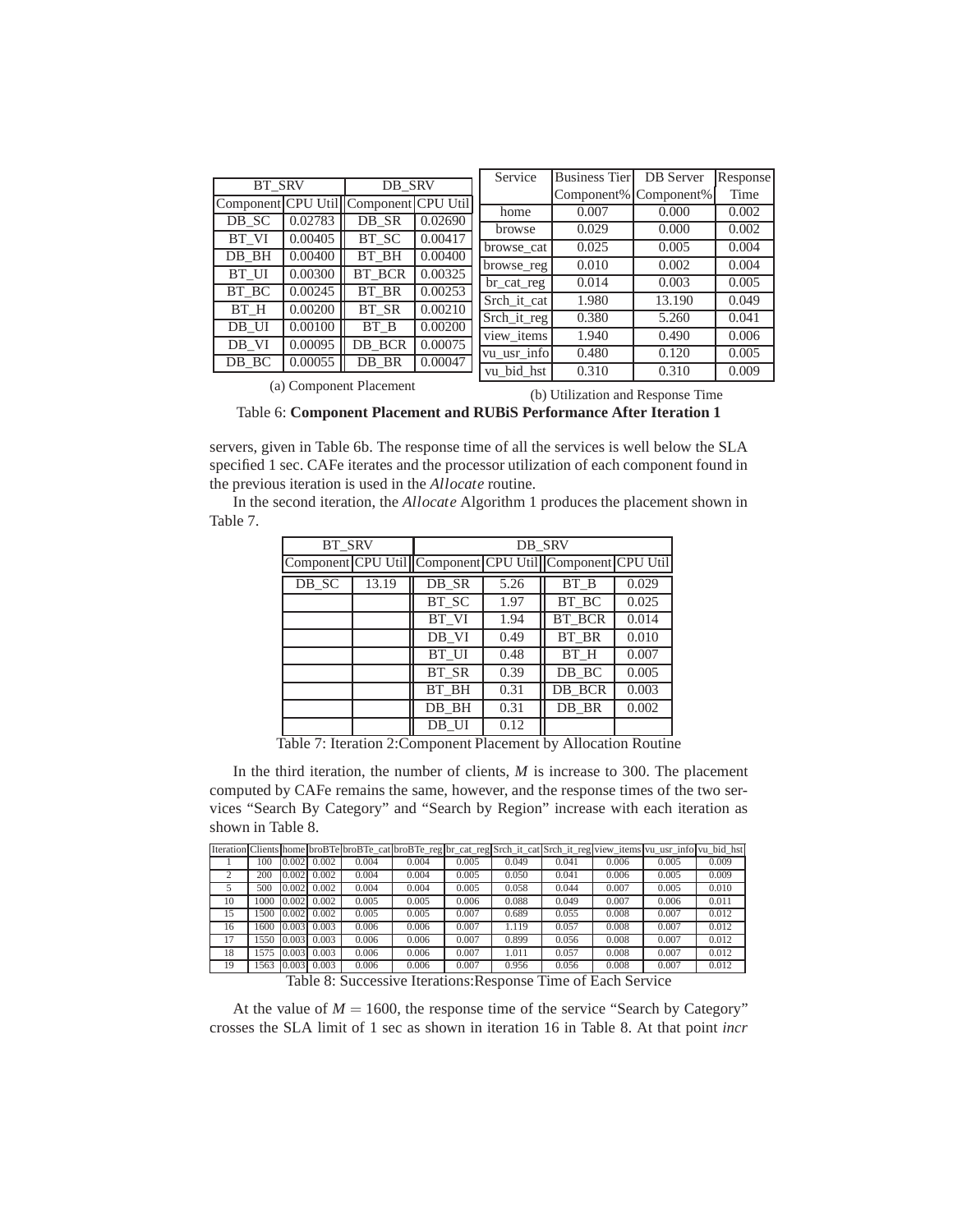variable in Algorithm 3 is reduced by half to 50 and *M* is reduced to the previous value of 1500. The algorithm continues from that point. Thus in iteration 17, value of *M* is



**Response Time of "Search by category"**

Fig. 6: Response Time with Increasing Clients

1550 In a similar way, for *M* equal to 1563, the response time of "Search by Category" is just below 1 sec (iteration 19). This response time is the maximum capacity of the application under a SLA response time of 1 sec. Figure 6 shows the comparison in the response time of the service "Search By Category," which is the bottleneck service.

#### **4.6 Implementation of the CAFe Deployment Plan**

We now describe how RUBiS uses the new deployment plan recommended by CAFe and empirically evaluate the performance improvement compared with the default tiered architecture used by RUBiS. This plan assigns all the Business Tier components in the BT\_SRV and the entire database in the DB\_SRV. The deployment suggested by CAFe is shown in Table 7, where component DB\_SC is contained in one node and all the others are kept in the other node. The component DB\_SC is the database component of the service "Search By Category," which is a read-only component that invokes a select query on the database.

One way to implement this assignment is to run a master instance of the database along with all the other components and run a slave instance of the database in the machine where DB\_SC is run. The corresponding deployment is shown in Figure 7. In this figure there are two instances of the Database: the master instance is run in the machine BT\_SRV and a slave instance is run in DB\_SRV. All Business Tier components and the web server run in BT\_SRV. These components make the database call on the master instance in BT\_SRV. Only component DB\_SC (which belongs to service "Search By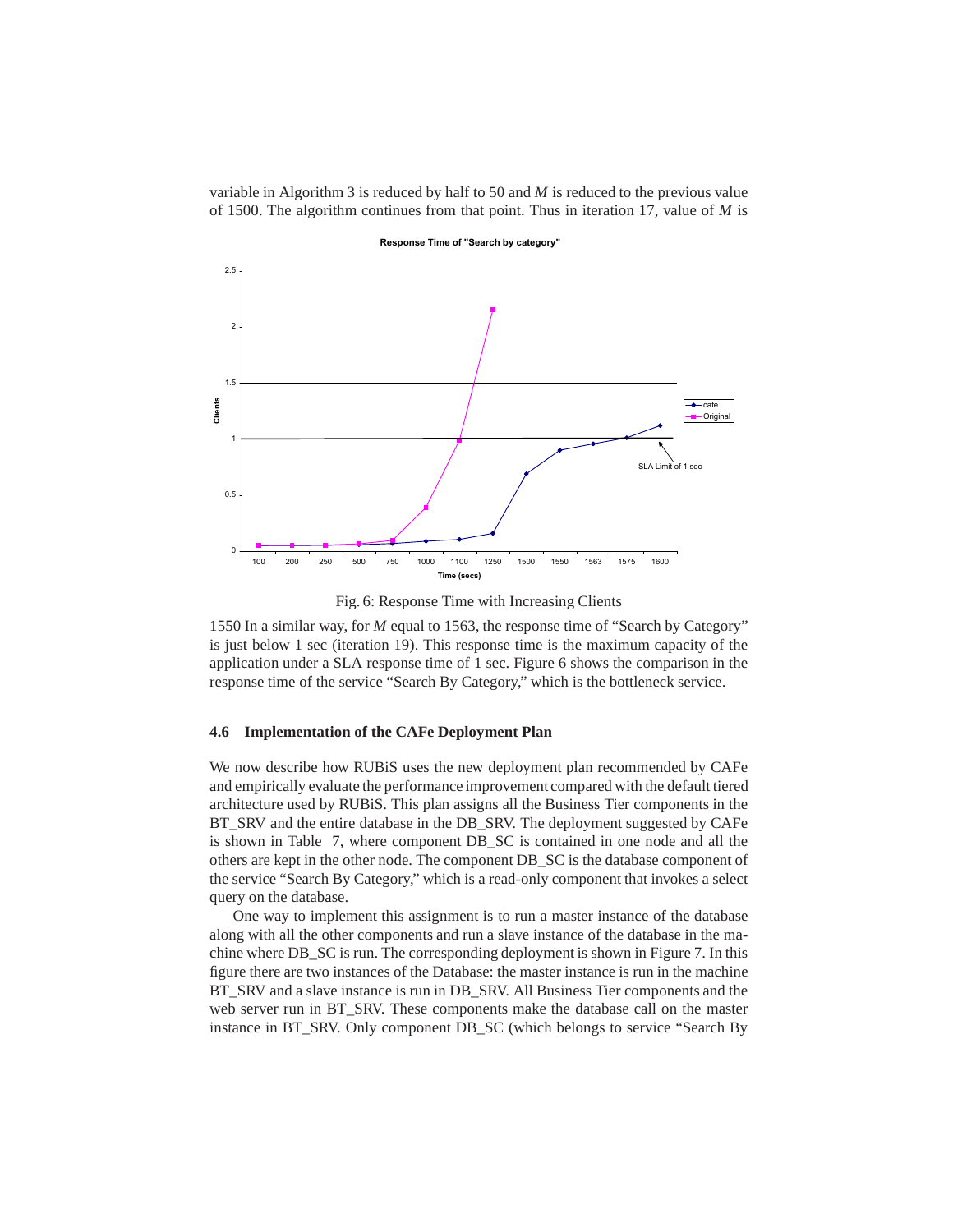

Fig. 7: Deployment of CAFe Suggested Assignment

Category") makes the database call to the slave instance (in DB\_SRV). The component DB\_SC is thus moved to DB\_SRV, while all other components run in the BT\_SRV.

Figure 8a shows the response times of the most loaded service "Search By Category" for the CAFe deployment. By comparison, the original response time with the



Fig. 8: **Performance of CAFe Installation**

3-Tier deployment is also provided. The comparison shows that the CAFe deployment increases the capacity of the application. The solid line (Time  $= 1.0$ ) parallel to the Client axis signifies the SLA limit of 1 sec. The response times for the 3-Tier deployment crosses the line just above 1,000 clients. In contrast, the CAFe deployment the response time graph crosses the line at just over 1250 clients, which provides an improvement of ∼25% in application capacity.

Figure 8b shows the processor utilization for the two cases. In the CAFe installation the DB\_SRV is less loaded than in the 3-Tier deployment. The WB\_SRV utilization also shows the CAFe installation uses more CPU time than in the 3-Tier installation. This result is expected since CAFe tends to balance out the component utilizations across the given machines.

CAFe's balancing is not perfect,however, since DB\_SC (the database component of the "Search By Category" service) consumes more processor time than all other com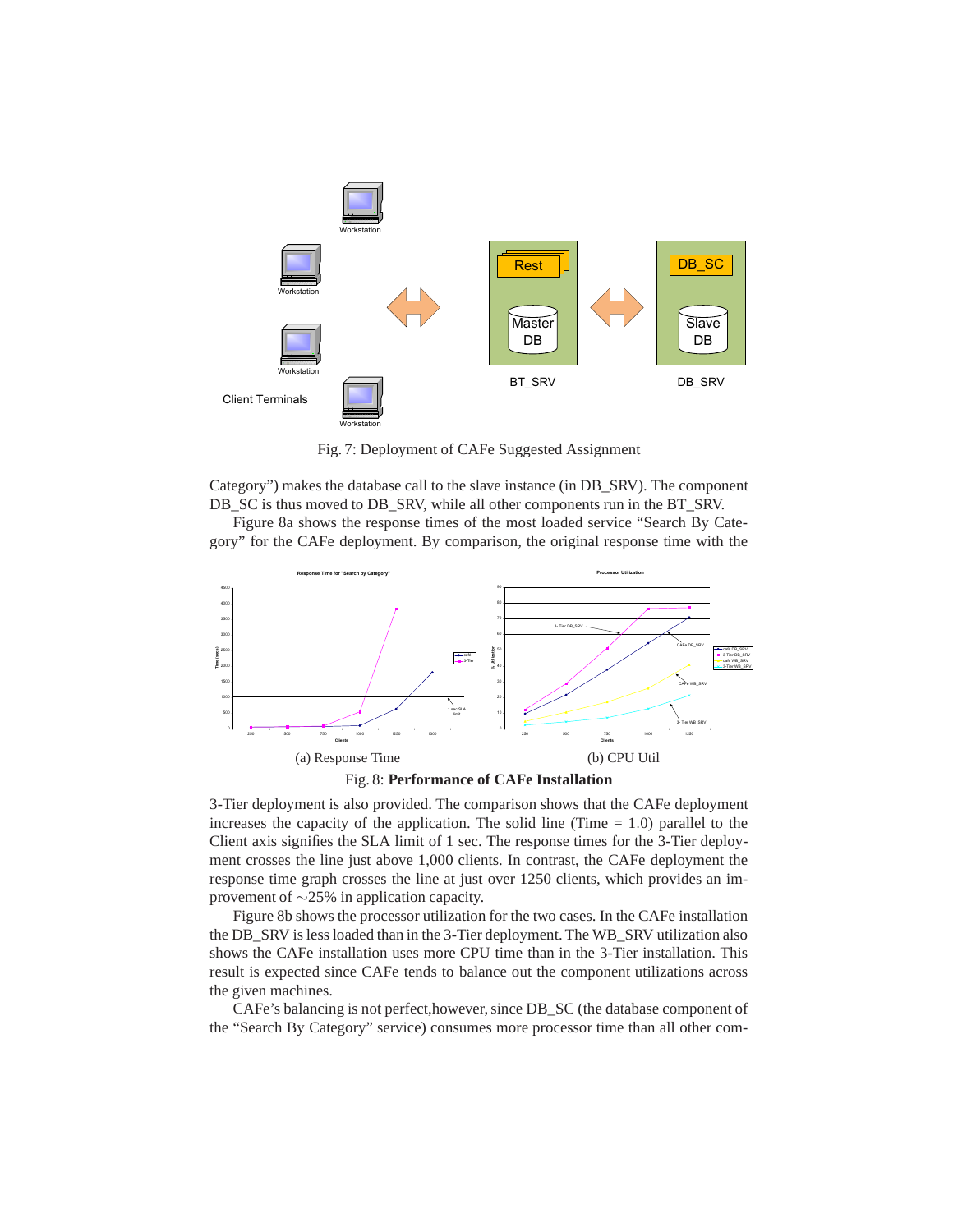ponents. This result indicates that load balancing the DB\_SRV on multiple components and moving the components to different machines may be advantageous.

#### **5 Related Work**

This section compares CAFe with related work in the area of system modeling and management.

**Analytic models based on linear fitting.** Stewart et. al. [1] proposed a profiledriven performance model for cluster based multi-component online services. They use this model to perform system management and implement component placement across nodes in the cluster. The main difference between CAFe and this work is that CAFe's modeling is based on queuing theory, whereas theirs is based on linear fitting. CAFe uses queuing theory since the impact of co-locating multiple components in the same node is better captured due to modeling of queuing delays. In [1]'s model, the impact of co-location is approximate.

**Analytical modeling of multi-tiered applications** have been pursued extensively in the research community. Closed queuing models of multi-tier internet application appear in [2, 3] and [12]. Both model a single tier as a queue and do not have any concept of a component in their model. CAFe leverages the knowledge of the components in the system and generates a queuing model out of the component placement mapping. Thus CAFe uses components as the functional granularity which has the advantage of utilizing the available resources in the nodes in a much better way, as shown in Section 2. The work in [3] presents techniques to predict workload that could be used along with CAFe.

**A framework for dynamic placement** of clustered web applications is presented by Karve et. al. [4] and Kimbrel et. al. [5]. These approaches consider multiple resources that are load-dependent and load independent. They solve an optimization problem that attempts to change the component placement at run-time, while minimizing the number of changes. They characterize resource requirements of components using a simple model that calculates Service Demands of different requests. Urgaonkar et. al. [6] identify resource needs of application capsule or components by profiling them and uses it to characterise application Quality of Service (QoS) requirements. They also define an algorithm for mapping the application capsules on to the platforms or nodes available. CAFe differs from both these work in terms of its workload and performance modeling. CAFe defines a queuing model which can model the interaction of several components co-located in a node. It also models the behavior of clients using Customer Behavior Modeling Graphs to characterize incoming workload. The analytical models developed in CAFe can be used along with the algorithms presented in [4, 5] or [6].

None of the work above (except [2]) has a concept of performance bound. CAFe introduces the performance bound through the concept of an SLA. The placement of the components is thus done to maximize capacity while ensuring that the performance remains within SLA bounds.

# **6 Concluding remarks**

This paper presented a *Component Assignment Framework for multi-tiered Internet Applications* (CAFe), which is a novel algorithmic framework for mapping components of a multi-tiered application onto hardware nodes in web portals. CAFe helps ensure that (1) the capacity of the application is potentially maximized and (2) response times